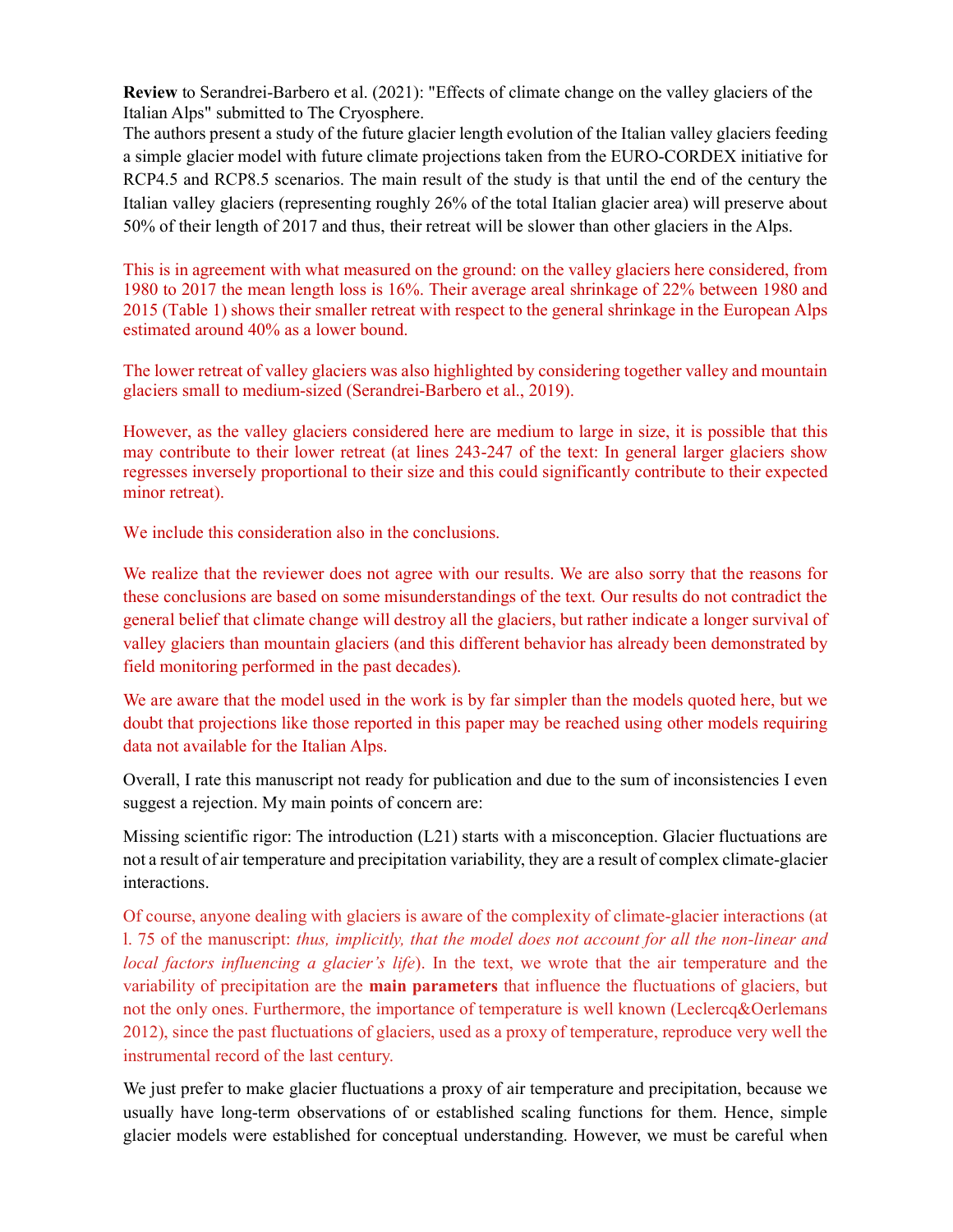interpreting (putative) results of (highly) parametrized processes or inverting them. Fig. 4 is an example of such a putative result. The correlation between the slope and the climate sensitivity is not a result of the study, it is a result of the model design. Because the simplified model defines the climate sensitivity as a function of the slope (Oerlemans, 2001), we detect it as correlation in the data. Cause and effect must not be interchanged.

We did not say in any part of the paper that Fig. 4 is a result of the study, and we believe this is an inference of the reviewer that the text does not support. As in the text, The climate sensitivity Cs (Eq. 2) depends on the glacier slope and the total annual precipitation and therefore Fig. 4 is just Eq. 2 applied to our glaciers, which provides an estimate of the rate of change of Cs with slope.

Additionally, the chosen method seems not to be state of the art anymore. Meanwhile ice thickness estimates are available (Farinotti et al., 2017) opening the path to models deriving glacier volume changes (e.g. Maussion et al., 2019), having a higher significance than glacier length changes.

You are right. With respect to the models of new generation, our approach does not represent the status of the art. But this does not mean that more complex models would provide better projections, also given the uncertainties on the several parameters needed to run them. The ground data contains many gaps and inconsistencies and, despite the efforts of the Glacier Monitoring Service, not all glacier outlines are available. Our aim was to use available and verifiable data so that we could have a reliable database: the glacier lengths fulfil this premise and are available on almost all Italian valley glaciers.

We include part of these consideration in the Introduction, where Farinotti et al. (2017) and Maussion et al., (2019) are cited.

Missing model calibration: A previous study of the same authors (Zecchetto et al., 2017) calibrated an existing method of glacier length change modelling (Oerlemans, 2005) on smaller glaciers in the Italian Alps for air temperature reconstructions.

Now, the author team applies the same method without further amendments on the larger Italian valley glaciers. While the model is calibrated on shorter and steeper glaciers,

As the reviewer probably knows, model calibration is a statistical procedure, which minimizes the differences between the model and the data through coefficients. In our case, the model (eq. 1) was compared with the data of 3 glaciers, and the coefficients c1 and c2 of Eqs. 2 and 3 were estimated as  $c1 = 0.0078 \pm 0.0004$  and  $c2 = 1.35 \pm 0.14$  by means of least-squares regression of the function. These values, of course, are mean values and satisfy differently the glaciers, but we cannot have N coefficients for N glaciers.

The glaciers used for calibrations are on average smaller (from 1060 m to 2192 m) than those of the present work (from 1712 m to 5357 m), but not steeper.

it is applied on longer and flatter glaciers, although the authors would have all the data to calibrate the model on the valley glaciers, too. The missing model calibration might explain the low climate

Model calibration is not missing and we wonder how the reviewer could expect larger values of Cs and  $\tau$  and why. Our new calibration in Zecchetto et al, 2017 has been shown to work on glaciers longer than those used for calibration (2880 m, 1267 m, 1933 m). This was done because the Oerlemans 2005 calibration did not suit with the glaciers of our region and cannot be used for them.